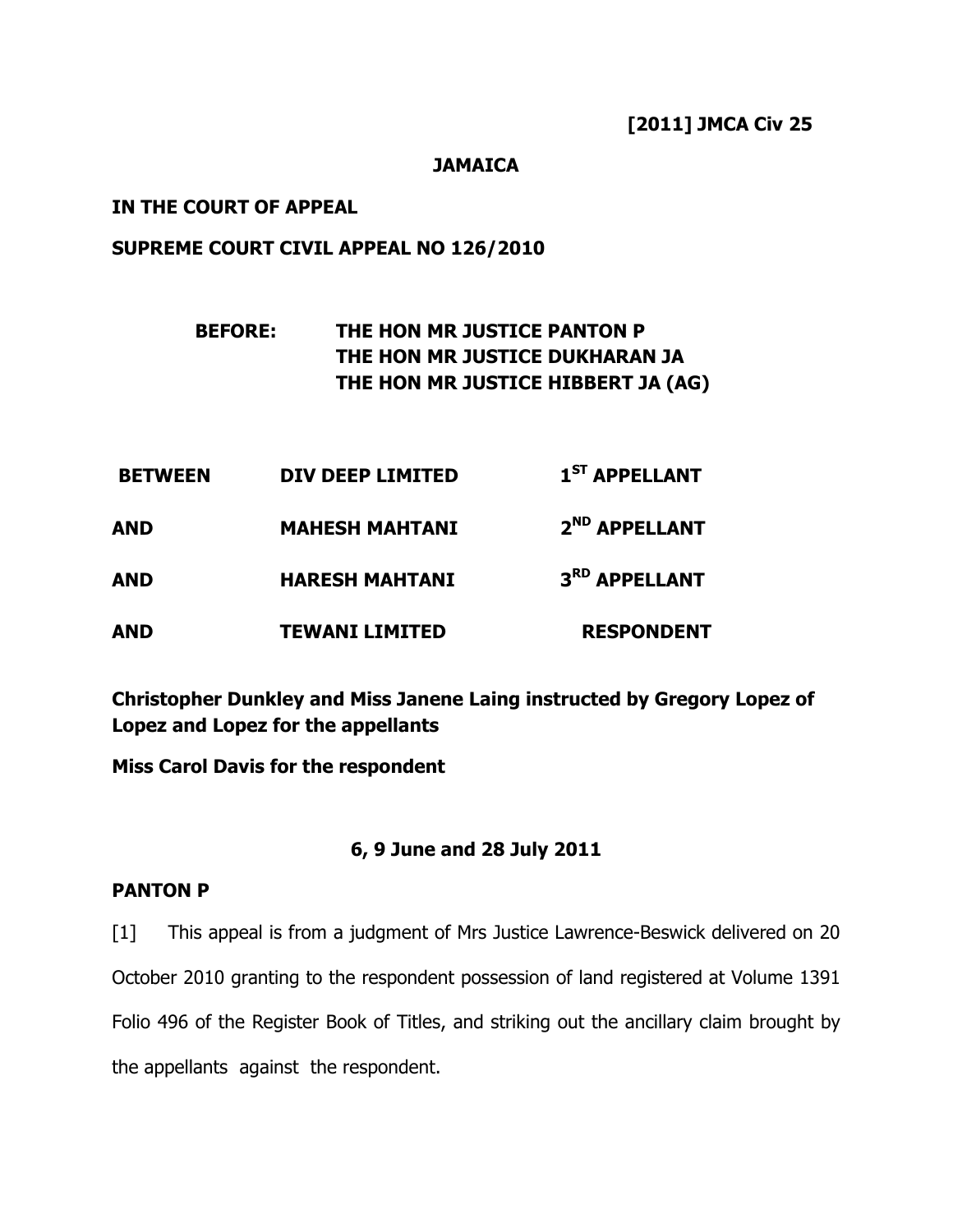[2] On 6 March 2007, the respondent filed a fixed date claim form seeking the following:

- i. an order for possession in respect of 81B King Street, Kingston registered at Volume 1391 Folio 496 of the Register Book of Titles;
- ii. mesne profits for the appellants' use and occupation of the property from 8 December 2006; and
- iii. interest at a commercial rate.

[3] The appellants brought an ancillary claim against the respondent and others. In the record, the respondent is referred to as the  $5<sup>th</sup>$  ancillary defendant. In that claim, the appellants sought rescission of the transfer of the land referred to above which has been registered in favour of the respondent. The appellants alleged that there had been a fraudulent circumvention of a caveat that had been recorded against the said property, and that the respondent had falsely represented itself as a disinterested 3<sup>rd</sup> party bona fide purchaser for value without notice when at all material times it was not, given the subsequent passing of its interest in the property to another.

[4] On 22 April 2010, the respondent filed an application for court order seeking to have the fixed date claim determined summarily, and for judgment to be entered in its favour against the appellants. The respondent asked that the mesne profits be awarded in accordance with the rental values set out in the expert report supplied by D C Tavares Finson Realty Limited. Interest was also sought at the rate of 15% per annum.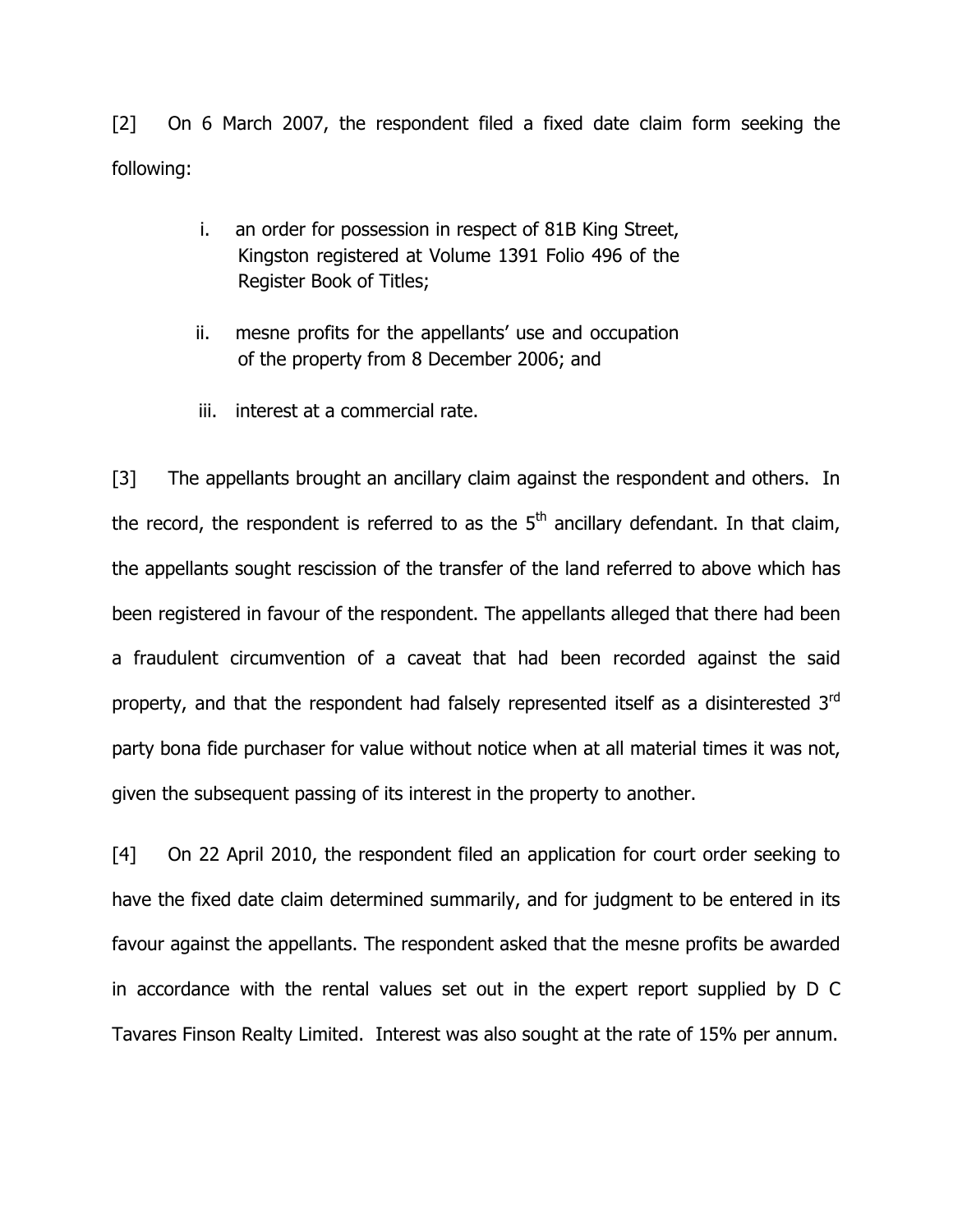[5] There were other orders that were sought but they are irrelevant for the purpose of the determination of this appeal.

[6] The main ground on which the application was made was that the respondent had purchased the property at a public auction, and so there was no defence to the claim for possession. The respondent relied on affidavits dated 6 March 2010 and 7 April 2010 filed by its managing director as also on the expert report of D C Tavares Finson Realty Limited.

 [7] The evidence presented was to the effect that the respondent's managing director, Mr Gordon Tewani, attended an auction held in August 2006 at the instance of National Commercial Bank Jamaica Limited in respect of the property described in the fixed date claim form. There were several bidders at the auction. Mr Tewani's bid was the highest and he emerged as the successful bidder. Consequently, the property was registered in the name of the respondent on 7 December 2006. At the time of the registration, the appellants were in possession and up to the time of the hearing of this appeal were still in possession notwithstanding requests that have been made of them to deliver up possession to the respondent.

[8] The response of the appellants came in the form of affidavits filed by Mr Tariq Malik, a used car dealer, and Mr Mahesh Mahtani, the 2<sup>nd</sup> appellant. Mr Malik spoke of having a conversation with Mr Tewani on the morning of the auction wherein he advised Mr Tewani that the Mahtanis' company had purchased the part of the building occupied by them from Topaz Jewellers, who were then the registered proprietor. The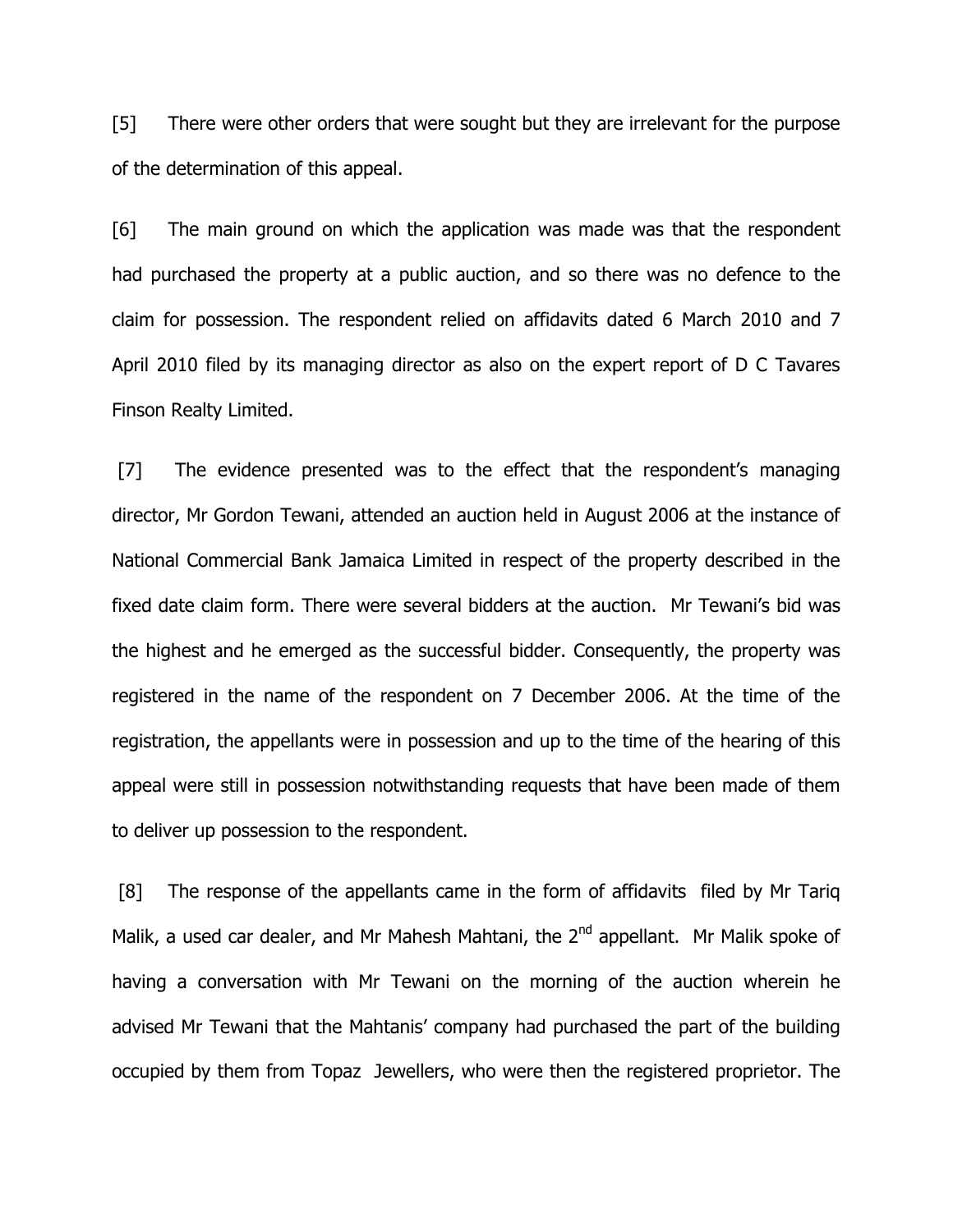property had been mortgaged by Topaz Jewellers to the National Commercial Bank. The fact of the purchase by the appellants had been advertised, according to Mr Malik, and the aim was to warn prospective bidders at the auction of the danger in entering into any transaction for the purchase of same. The auctioneer, according to Mr Malik, advised the bidders that there were two titles involved, and inquired whether they wished to bid separately. All bidders, including Mr Tewani, decided to bid for both properties together. As indicated earlier, Mr Tewani was the successful bidder. He paid a total of \$37,000,000.00 for the properties.

[9] It is appropriate at this stage to make clear the fact that the properties purchased at the auction have been referred to in the record of appeal and the submissions as lots 81A and 81B. The former lot has since been sold and transferred to another, whereas lot 81B was transferred to the respondent. As stated above, the total sum paid for both lots was \$37,000,000.00. At the material time, these properties were mortgaged to the National Commercial Bank. The matter before us is in relation to lot 81B. The appellants claim to have purchased lot 81B from Topaz Jewellers Ltd. However, this sale never reached completion.

[10] For his part, Mr Tewani said he was not aware of any advertisement warning him against purchasing the property as he had been on a trip to India and had returned just in time for the auction. He was of the view that if there was any impediment to purchasing the property, the interested party would have sought an injunction from the court. It should be noted that Mr Tewani attended the auction with his attorney, Mrs Jennifer Messado.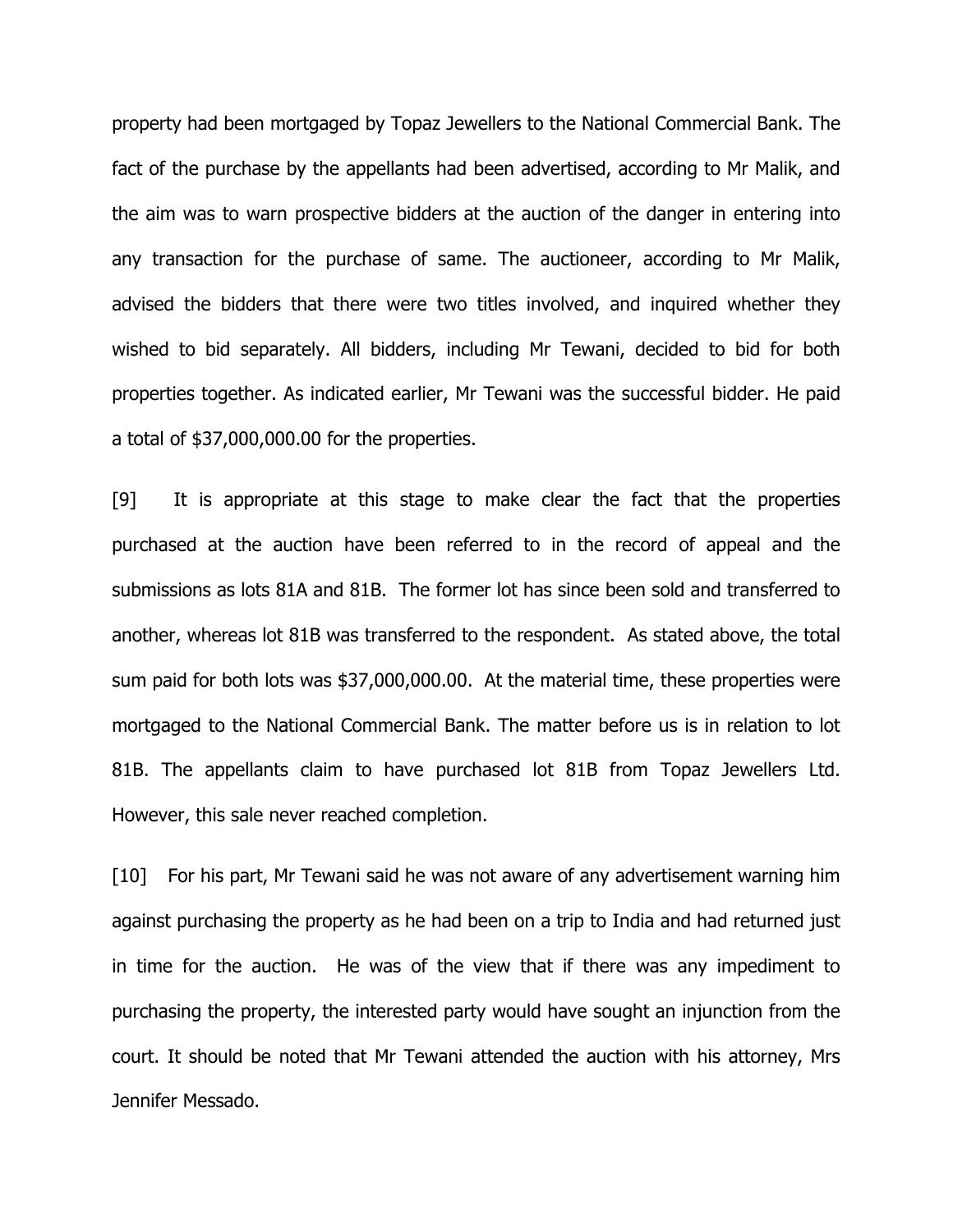[11] The record of appeal includes the advertisement referred to by Mr Malik. At page 37, there is a document headed "PAID ADVERTISEMENT BY TOPAZ JEWELLERS LIMITED REGARDING THE PROPOSED AUCTION OF 81B KING STREET". Below this headline is a narration that it had come to the attention of Topaz Jewellers that the bank was about to exercise its power of sale at an auction scheduled for 17 August 2006. The public was being notified by the advertisement that the mortgage is void and unenforceable for several reasons including that it was obtained by undue influence. It refers to an existing suit between the bank and Topaz Jewellers which was "proceeding to trial in the normal way". At page 39 of the record, there is confirmation that on 16 January 1996, a transfer of the property had been registered in favour of Topaz Jewellers, the consideration being \$4,500,000.00.

[12] The  $2<sup>nd</sup>$  appellant, Mr Mahtani, disputed Mr Tewani's claim of ignorance of the advertisement. He said that Mr Malik had informed Mr Tewani in his (Mahtani's) presence that the appellants had purchased the property from Topaz Jewellers but the latter had mortgaged it to National Commercial Bank. It seems that the appellants were unable at that time to provide proof of payment for the property considering Mr Mahtani's statement that Mr Tewani had told Mr Malik that he was sorry for the situation in which the appellants had found themselves as they "should have known better than to do business in that manner in not taking receipts for monies paid for purchasing the building"(p. 111 of the record para. 7). However, the record of appeal at pages 200 and 204 show receipts of \$5,151,040.00 and \$9,648,960.00 respectively as being for payments towards the purchase price.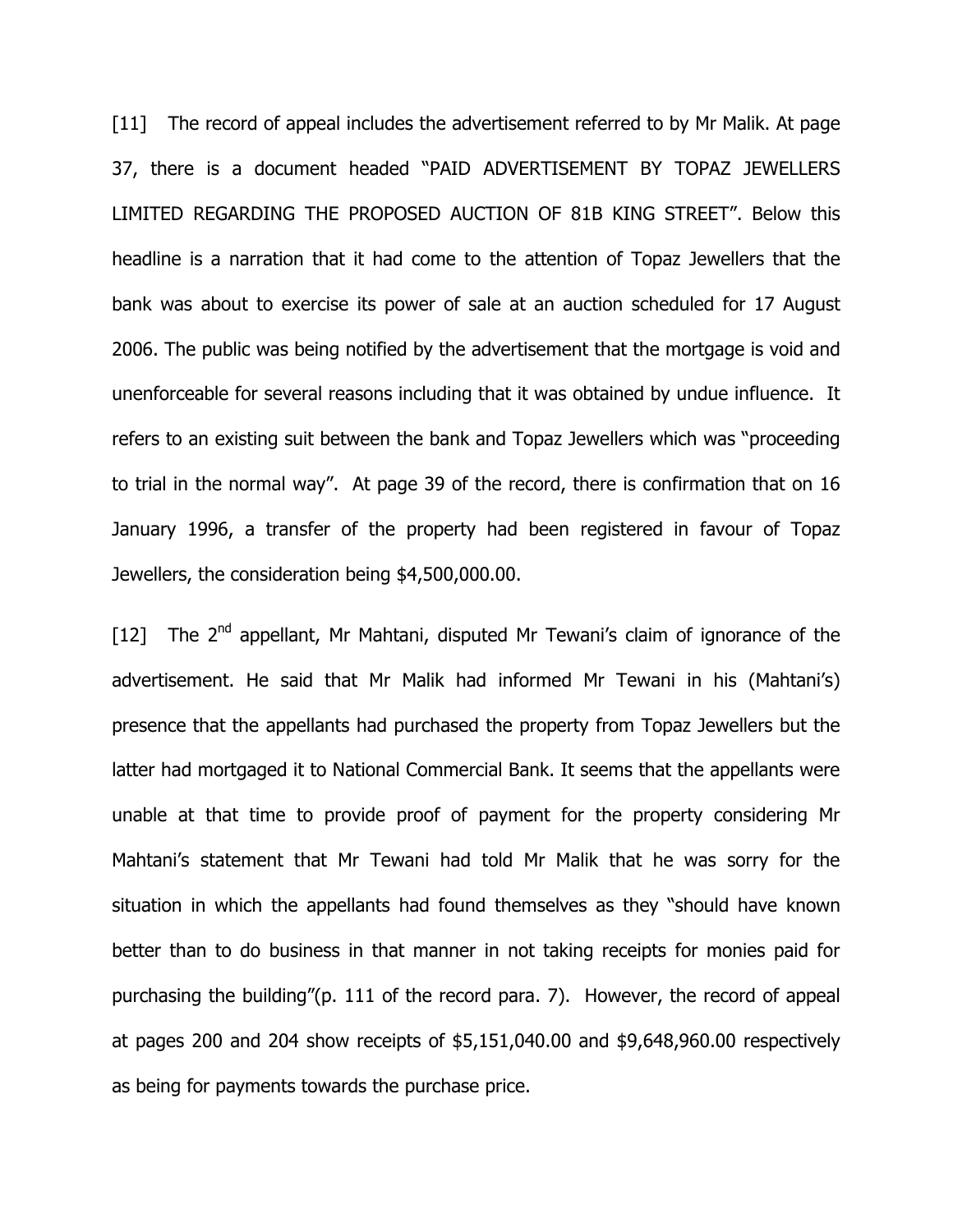# The judge's findings

[13] The learned judge found that there was no defence to the claim. She expressed

herself thus:

"The law as I understand it, is quite clear as it concerns the effect of registered proprietorship of land. It does not brook credible argument. The registered title can only be defeated by fraud. As there is no proof of fraud here, it cannot be defeated even if the purchaser were aware of another interest being claimed. In the circumstances therefore the claim can be dealt with summarily."

The learned judge found that Mr Tewani attended a public auction and purchased the property as permitted by law. The property, she said, was being sold under the unfettered mortgagee's powers of sale.

# The grounds of appeal

[14] The following grounds of appeal were filed with a view to having the judge's order set aside:

- "1 The Learned Judge in Chambers erred in arrogating to herself the role of trial judge in circumstances where sufficient evidence was before the Court which ought properly to be considered at a trial of the Ancillary Claim against the  $5<sup>th</sup>$  Ancillary Defendant;
- 2. The Learned Judge in Chambers erred in failing to consider or at all that the issue of the circumvention of the Ancillary Claimants' caveat lodged at the Office of the  $6<sup>th</sup>$  Ancillary Defendant was a material piece of evidence which required examination, before a trial court before summarily dismissing the Ancillary Claimants' case;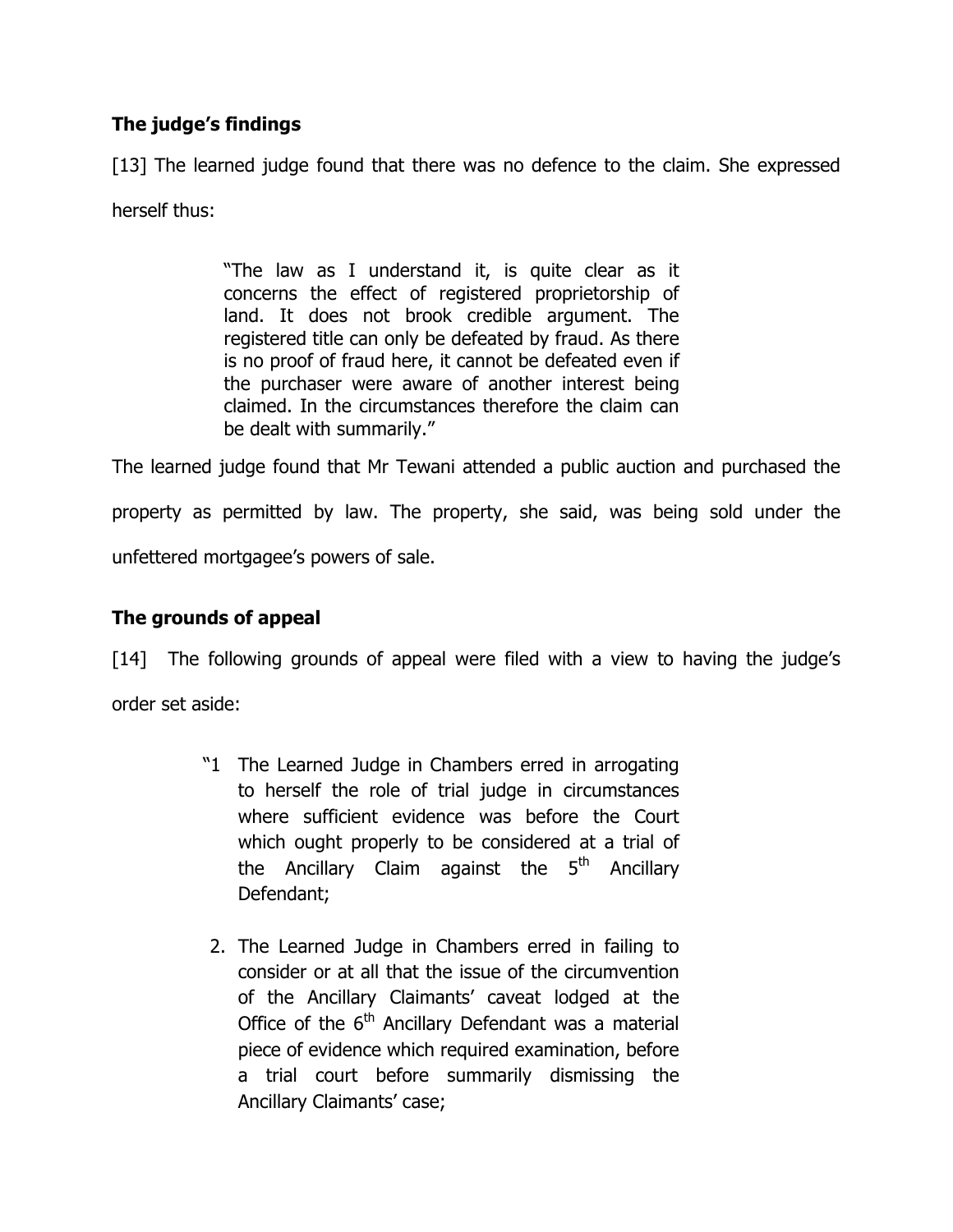- 3. The Learned Judge in Chambers erred in failing to give any sufficient regard or at all to the evidence before the Court as to the conduct of the  $5<sup>th</sup>$  Ancillary Defendant which led to the partition of the lots at issue after its purported purchase but before registration of the respective interests for the purposes of:
	- a. on-selling one of the lots at issue to a previously undisclosed purchaser, Royale Jewellers owned by Shashi and Renuka Khemlani and,
	- b. of making a material misrepresentation of their values to the  $6<sup>th</sup>$  Ancillary Defendant, for the express purpose of fraudulently defeating the Ancillary Claim; of which both issues ought properly to be the subject of a trial.
- 4. Determining the matter without any mention or at all in the Judgment of the Learned Judge in Chambers of the cogent evidence of the material misrepresentation of the values of the lots at issue which resulted in a determination in the  $5<sup>th</sup>$  Ancillary Defendant's favour.
- 5. The Learned Judge in Chambers erred in failing to give any sufficient regard or at all to the Ancillary Claimants' rights to have the  $5<sup>th</sup>$  Ancillary Defendant cross-examined at trial in circumstances where evidence of fraud was before the Court, thereby shutting out a significant aspect of their claim.
- 6. The Ancillary Claim to proceed against the other Ancillary Defendants, separate from the original claim The Learned Judge in Chambers erred in that having permitted any subsequent disclosure through the trial process to further implicate the 5<sup>th</sup> Ancillary Defendant of fraud was rendered nugatory by her Judgment ordering its summary release.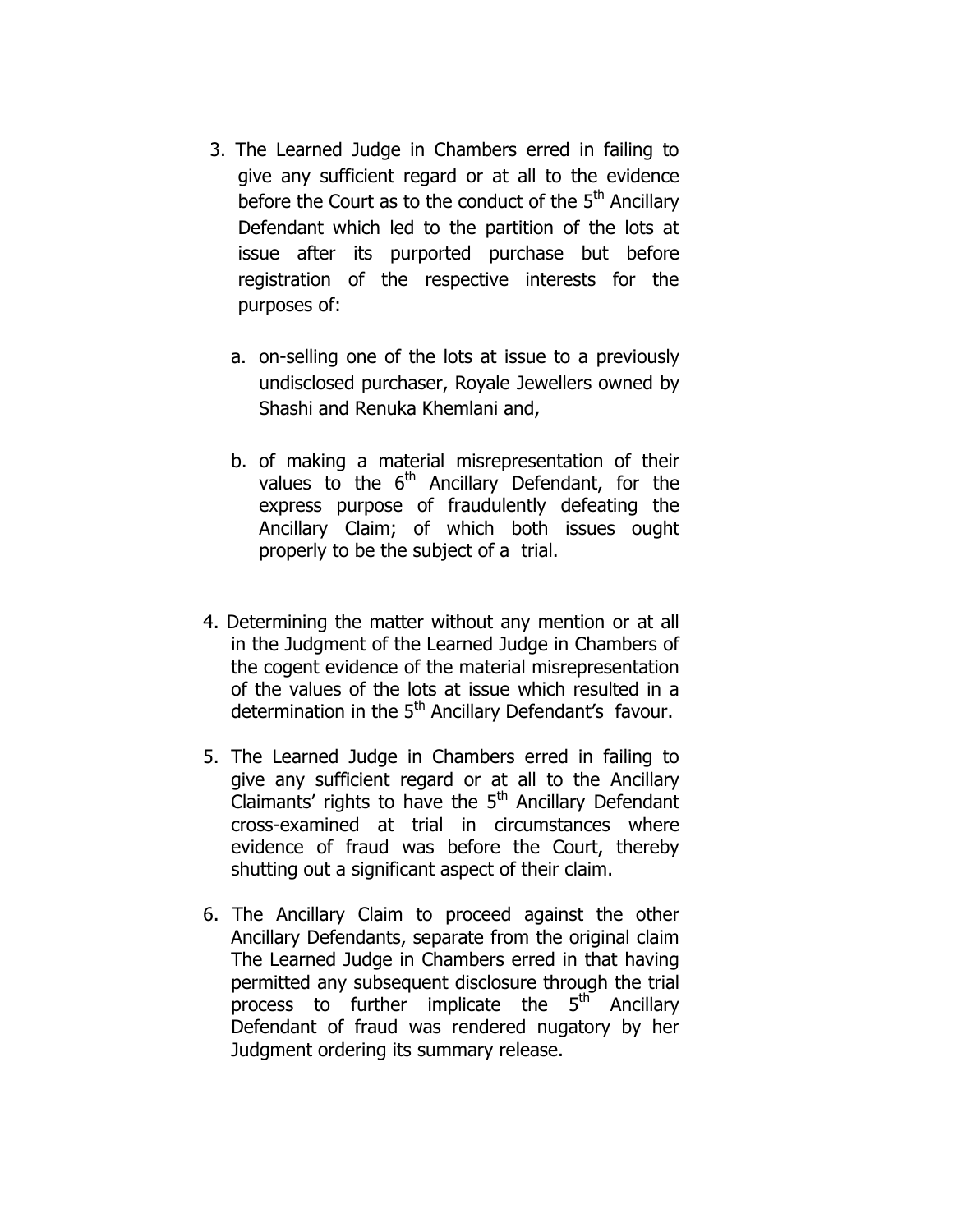7. The Learned Judge erred in failing to recognize that her duty to consider whether the case at bar had sufficient prospects so as to be permitted to proceed to trial was independent of any obiter comments of the Court of Appeal which may have been misconstrued as pre-judging the case before her."

### Unresolved issues

[15] It has to be noted that there are unresolved issues between the appellants on the

one hand and Topaz Jewellers and the National Commercial Bank on the other, in that:

a) Topaz Jewellers, having allegedly received a substantial portion of the sale price, have defaulted in giving a good title to the appellants;

and

b) National Commercial Bank, being aware of the arrangement between the appellants and Topaz Jewellers in respect of the property, lent money to Topaz and then exercised its power of sale to the detriment of the appellants.

These are not issues for determination before us. That being so, it will be appreciated

that comments made at the hearing and in the written submissions on those aspects will not be addressed in this judgment. It should be mentioned, however, that the property having been purchased at the auction, it was transferred into the name of Royale Jewellers which the appellants allege is owned and controlled by persons who are related to the previous owners of the property.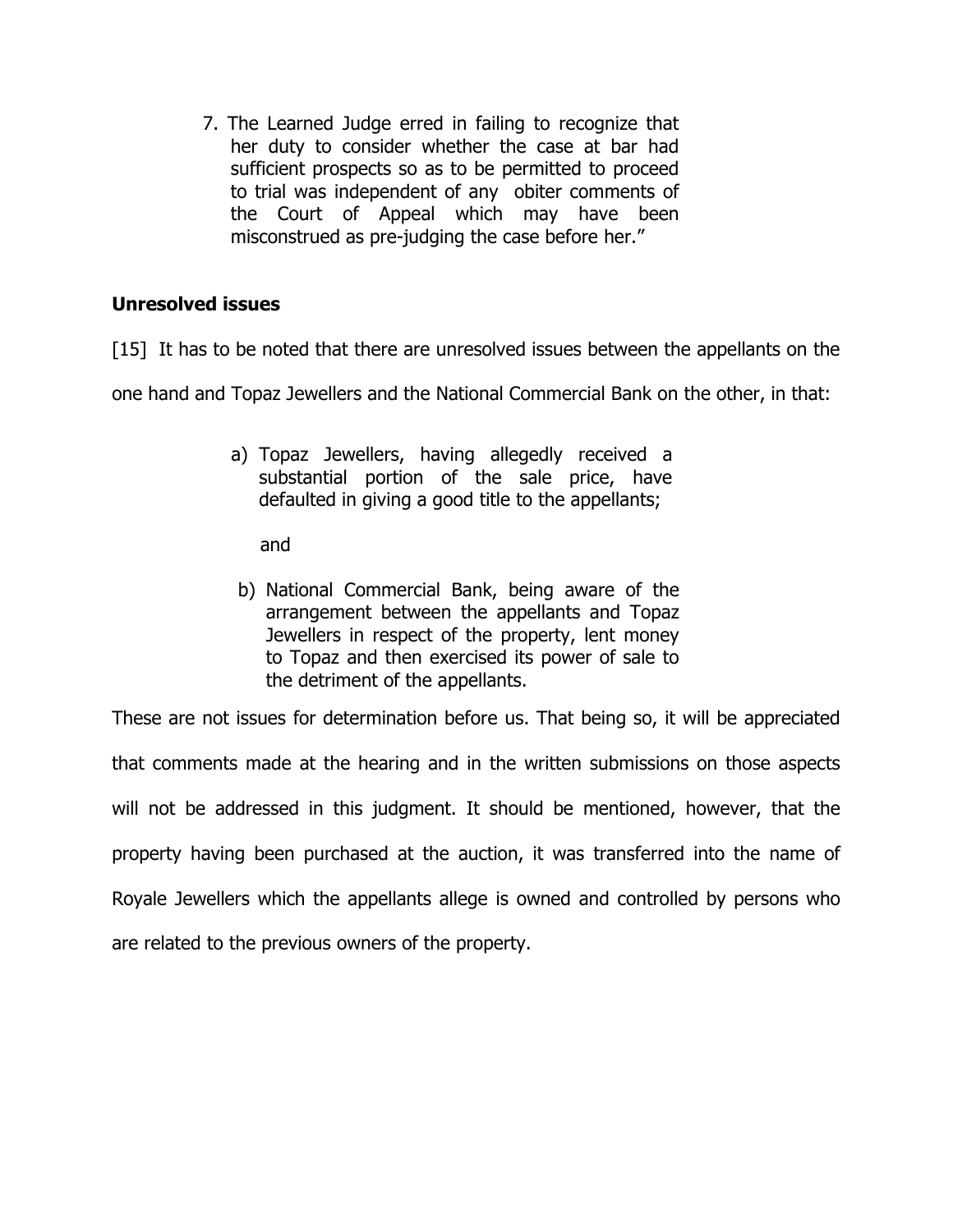#### The submissions

[16] In their written submissions, the appellants stress that the participation of the respondent's representative in the auction was at the behest of Topaz Jewellers for the specific purpose of facilitating the reacquisition of the property at the expense of the appellants. Further, the appellants are contending that the respondent and the National Commercial Bank made fraudulent representations to the Registrar of Titles to effect the transfer for a consideration that was contrary to the pertinent and ascertainable value of the property. The total sum of \$37,000,000.00 paid by the respondent for the property is far below the commercial value, the appellants contend. Consequently, they say that the transaction was fraudulent. According to the appellants, the respondent gave the impression that it was a bona fide purchaser for value, but its action was merely aimed at defeating the appellants' equitable claim.

[17] The appellants said that they intended, if the court below had refused the respondent's application, to seek discovery of the process by which Royale Jewellers came to be registered as proprietor of the interest bought by the respondent at the auction. The result they had hoped for was expressed thus in their written submissions:

> "Discovery on this issue would be important as on it's face, Royale Jewellers Limited purchased Lot 81A directly from [National Commercial Bank]. If that purchase was for value …, then any deposit paid by the Respondent would be the extent of it's interest, or more likely refunded; in either case it would not have paid any proper consideration or at all, and so may not be recognized as a bona fide purchaser for value of Lot 81B."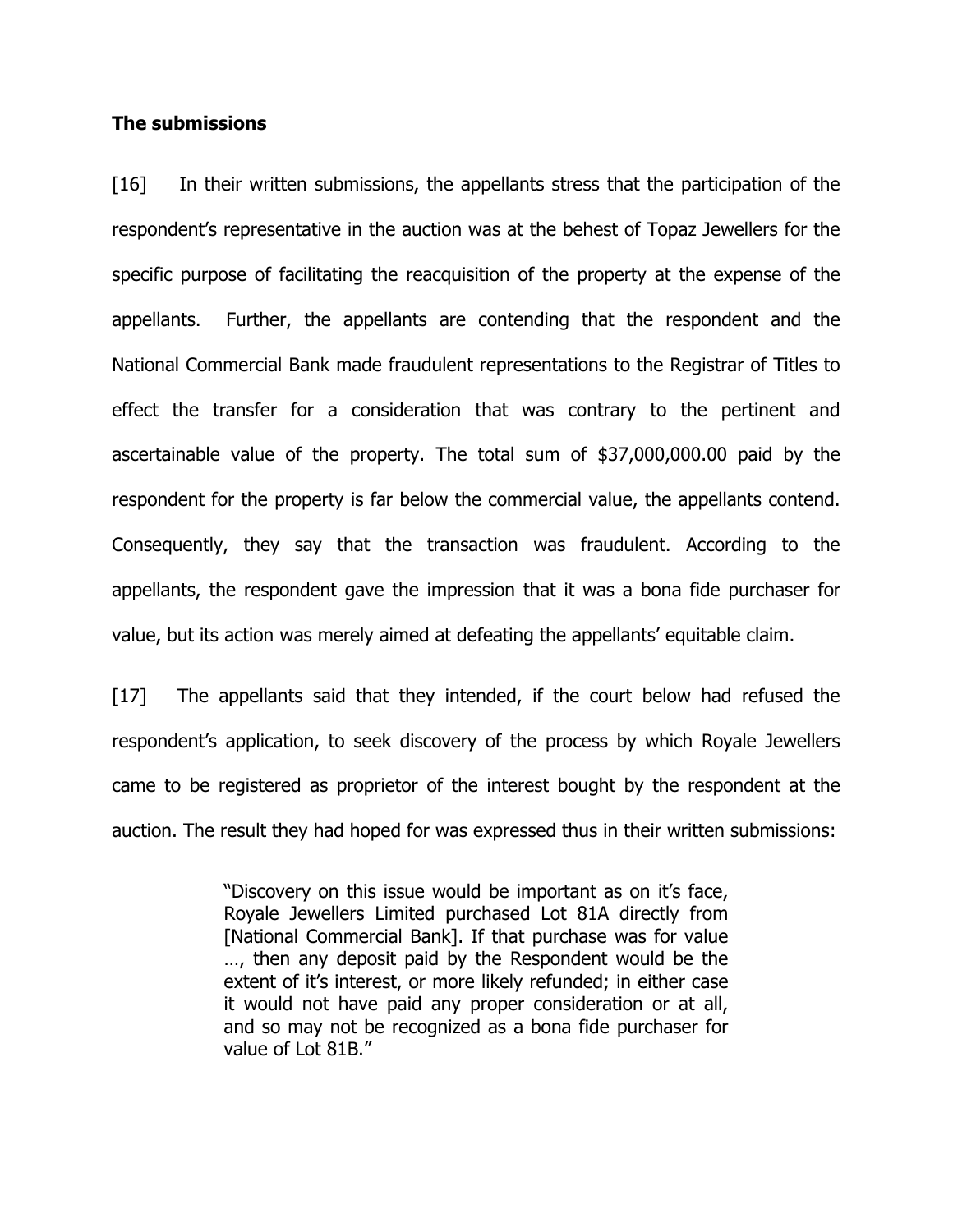[18] The main complaint against the judgment of Lawrence-Beswick J is her failure to find that there had been a fraudulent misrepresentation by and involving the respondent as regards the consideration for the two lots. This failure resulted in the consequential determination of summary judgment being flawed, said the appellants. In the opinion of the appellants, there was sufficient material that warranted "further examination and explanation to be elicited at the trial".

[19] In the oral submissions before us, Mr Christopher Dunkley for the appellants acknowledged that the learned judge wrote a clear judgment. He stressed that Royale Jewellers ended up owning lot 81A although that entity was not at the auction. He said that there was evidence of fraud for the learned judge to consider. When pressed to specify the evidence of fraud, he referred to the two affidavits filed by Mr Gordon Tewani, and the affidavits of Miss Carol Davis and Mrs Jennifer Messado, attorneys who have acted for the respondent. To these he added the certificate of title, the valuation and the recorded consideration. He said that disclosure of the true consideration paid by Royale Jewellers will determine the issue. There was, he said, a prima facie case of fraud due to a complete disconnect between the value of the property and the consideration. He conceded, however, that he could not say whether there was fraud on the part of the respondent at the time of the determination of the matter by Lawrence-Beswick J.

[20] In response, Miss Carol Davis for the respondent submitted that a registered title may only be defeated by fraud, and that the only defence raised was the respondent's alleged notice of fraud. In her view, there was nothing in the transaction to suggest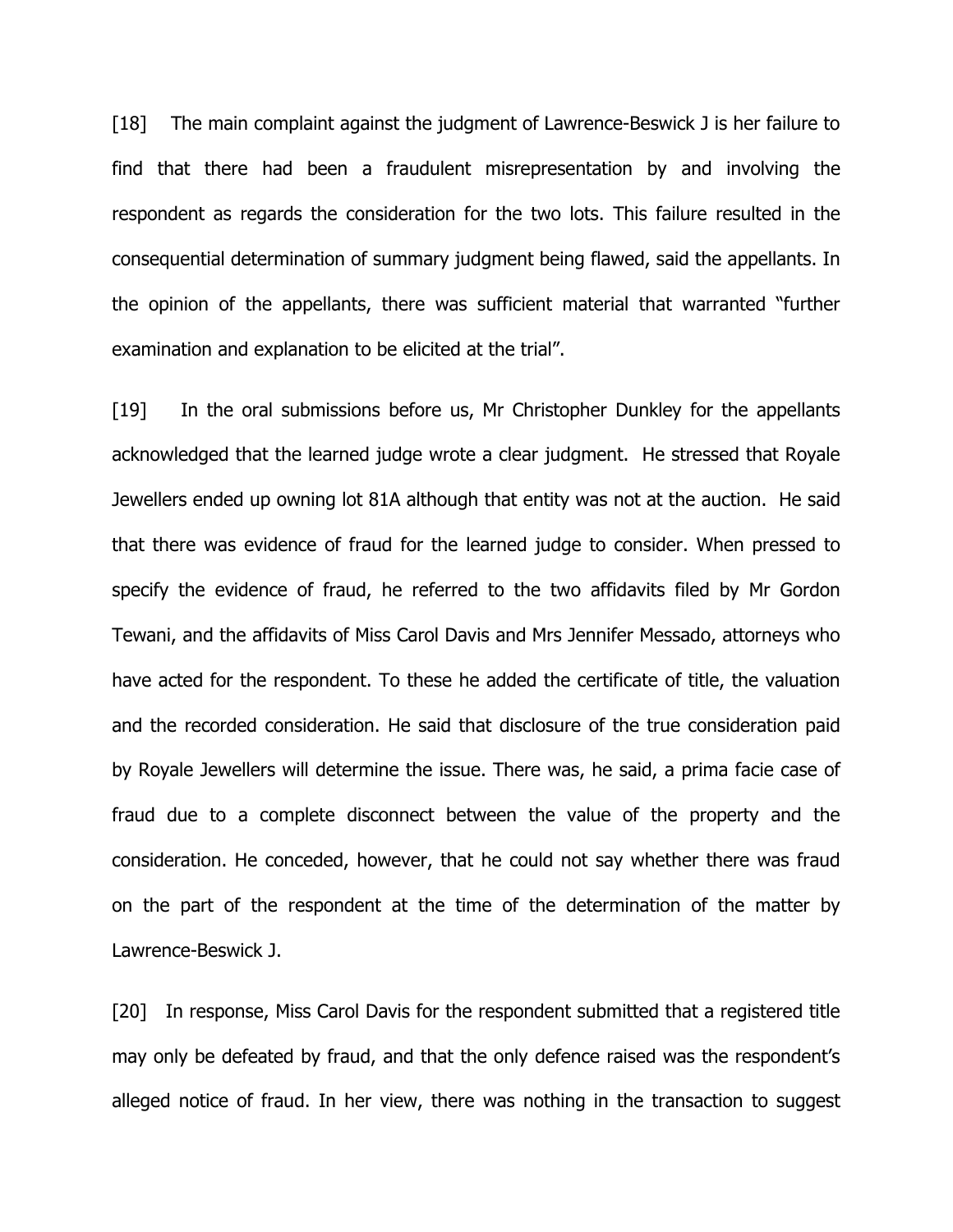fraud. As regards the caveat, where it is claimed that there was a circumvention of the caveat, Miss Davis submitted that a caveat protects an equitable interest but its existence would not prevent the exercise of a power of sale by the mortgagee. She referred in this regard to section 106 of the Registration of Titles Act.

[21] Miss Davis responded to the following grounds of appeal and the appellants' submissions thereon as follows:

> **Ground 3:** It is incorrect to say that the lots had been partitioned before the sale. There had always been two lots.

> **Ground 4:** There is no evidence of misrepresentation of the values.

> **Ground 5:** There is no principle that you can have a person as a defendant give evidence so that you can cross-examine.

> **Ground 6:** There was no request for further disclosure. This ground accepts that there is no evidence of fraud. It shows that the appellants are trying to go on a fishing expedition.

### Determination of the appeal

[22] Section 71 of the Registration of Titles Act provides:

"Except in the case of fraud, no person contracting or dealing with, or taking or proposing to take a transfer, from the proprietor of any registered land, lease, mortgage or charge, shall be required or in any manner concerned to enquire or ascertain the circumstances under, or the consideration for, which such proprietor or any previous proprietor thereof was registered, or to see to the application of any purchase or consideration money, or shall be affected by notice, actual or constructive, of any trust or unregistered interest, any rule of law or equity to the contrary notwithstanding; and the knowledge that any such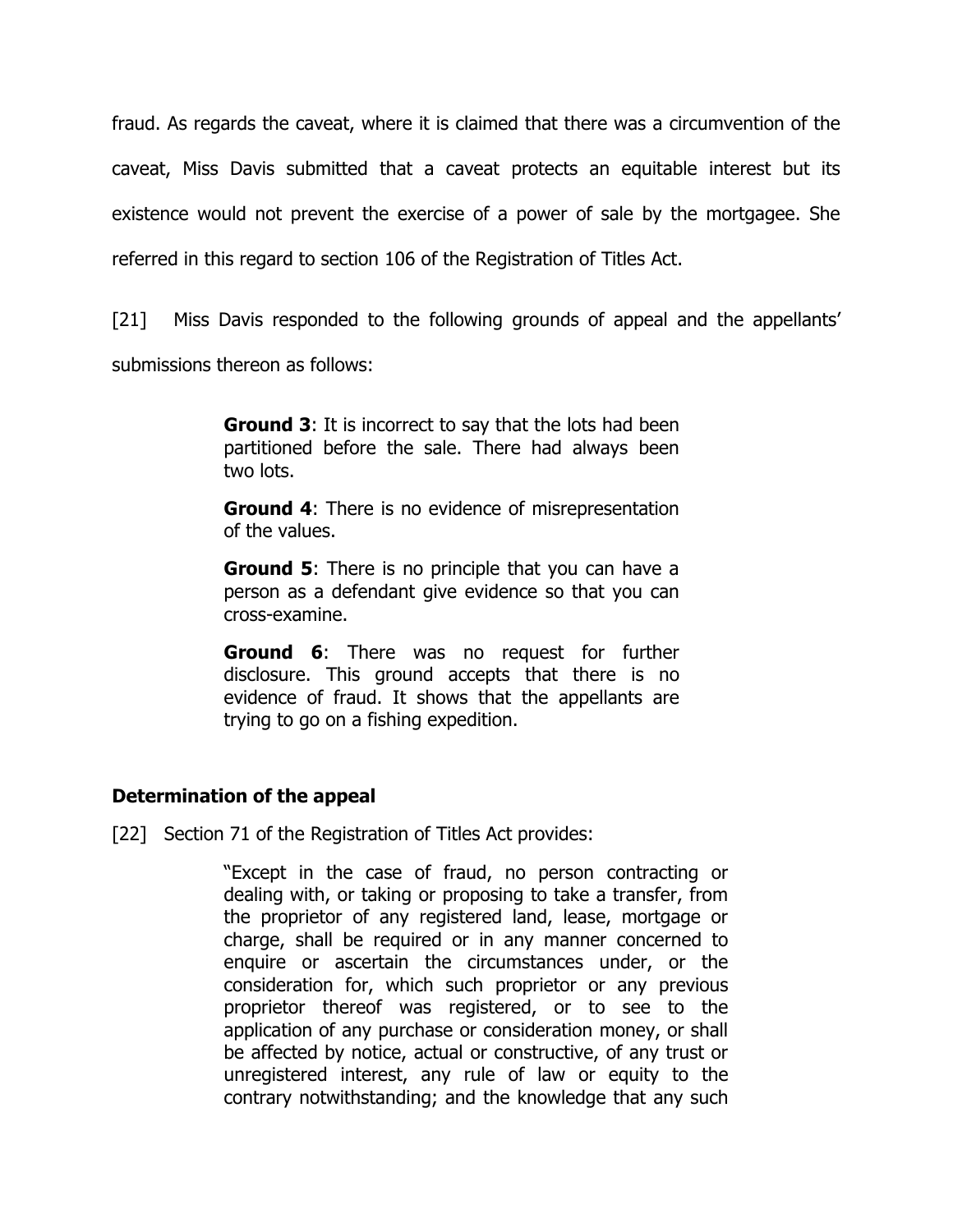trust or unregistered interest is in existence shall not of itself be imputed as fraud."

When applied to the instant case, it means that the respondent, barring fraud, by purchasing lot 81B, is not required to enquire or ascertain the circumstances under which the previous proprietor was registered. Nor is the respondent affected by notice of any trust or unregistered interest, notwithstanding any rule of law or equity to the contrary. In addition, knowledge of any such interest is not of itself to be imputed as fraud.

[23] In the circumstances of this case, there is additional statutory protection for the respondent, it having purchased the property as a result of the exercise of a power of sale under a mortgage. Section 105 of the Registration of Titles Act reads:

> "A mortgage … under this Act shall, when registered … have effect as a security ...; and in case default be made in payment of the principal sum, interest or annuity secured, or any part thereof respectively, … the mortgagee … may give to the mortgagor … notice in writing to pay the money owing … ."

Section 106 provides for the possible consequence of failing to comply with the notice.

It reads thus:

"If such default in payment, … shall continue for one month after the service of such notice, … the mortgagee … may sell the land mortgaged or charged, or any part thereof, either altogether or in lots, by public auction or by private contract, and either at one or at several times and subject to such terms and conditions as may be deemed fit, … and resell in manner aforesaid, without being liable to the mortgagor … for any loss occasioned thereby, … and no purchaser shall be bound to see or inquire whether such default as aforesaid shall have been made or have happened, … or whether such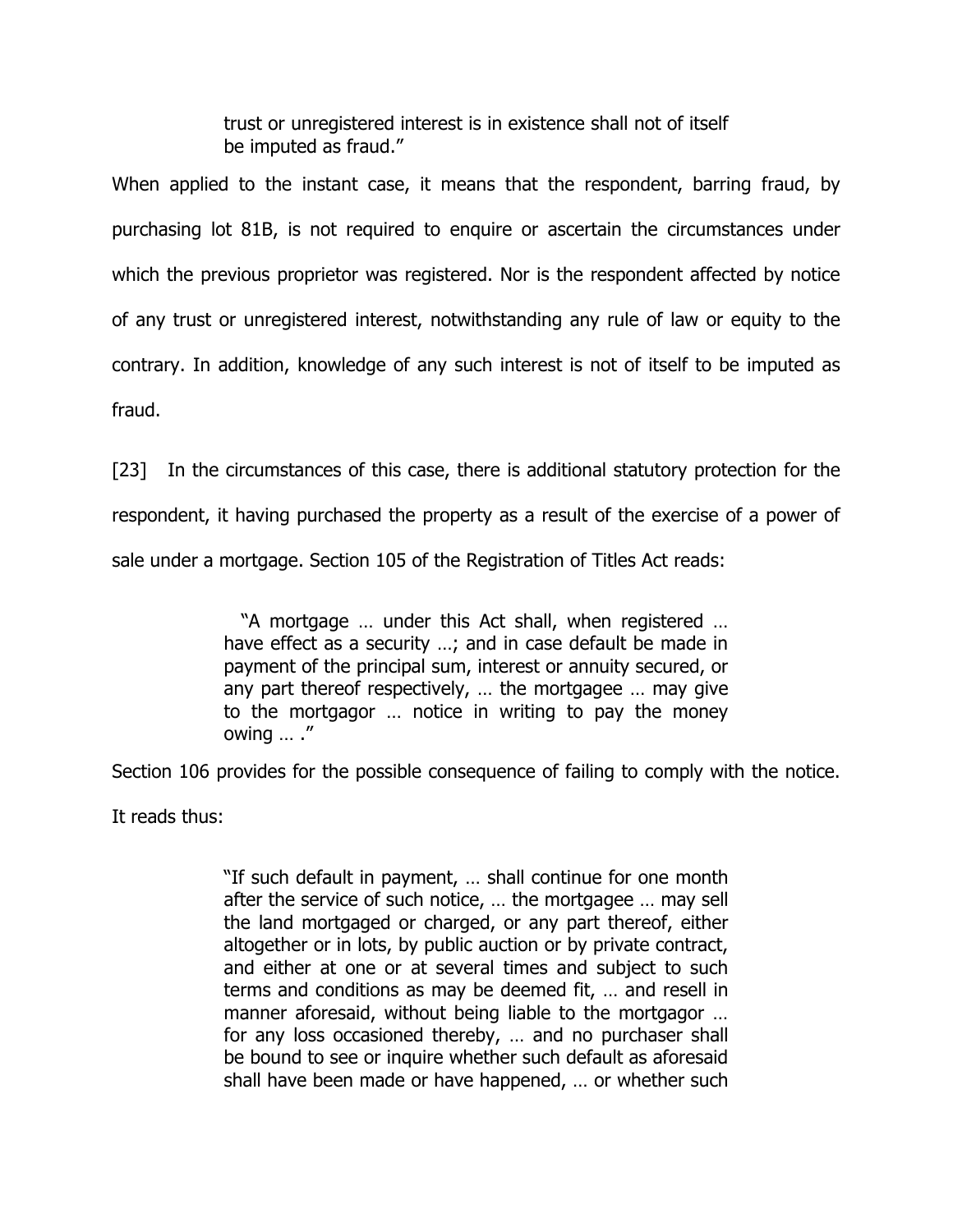notice as aforesaid shall have been served, or otherwise into the propriety or regularity of any such sale;… ."

[24] The statutory picture for the present purposes is completed by section 108 which provides that upon registration of any transfer signed by a mortgagee, the estate and interest of the mortgagor shall pass to and vest in the purchaser, freed and discharged from all liability on account of such mortgage. The purchaser is then entitled to be registered as proprietor and to receive a certificate of title to the property.

[25] Given the statutory provisions outlined above, the position of the respondent is untouchable – barring fraud.

[26] The thrust of Mr Dunkley's arguments has been that the acquisition by the respondent was fraudulent. His line of reasoning was puzzling. There is no doubt that there was a mortgage over the property in favour of National Commercial Bank, and that the loan payments were in arrears causing the bank to exercise its power of sale. The borrowers Topaz Jewellers were supposed to have contracted to sell the property to the appellants who say that they have paid to Topaz Jewellers a substantial portion of the selling price. The appellants though aware of the public auction took no steps through the courts to halt the same auction. Indeed, Mr Malik who seemed to have been an agent of theirs is supposed to have participated in the bidding process at the auction. He participated while urging the respondent's managing director Mr Tewani not to participate. The urging of Mr Dunkley has been that Mr Tewani, having been advised of the appellants' dealings with Topaz Jewellers, should have refrained from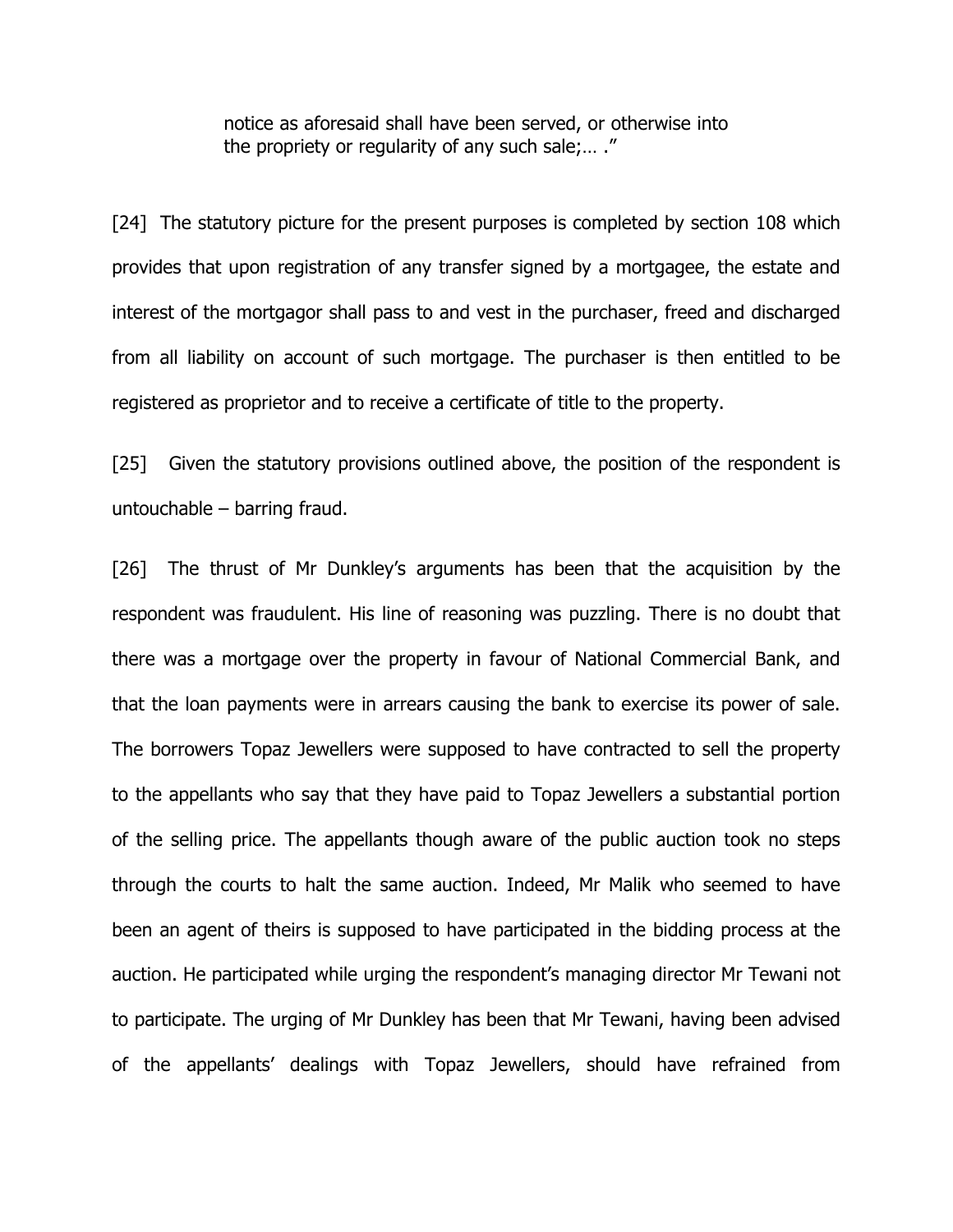participating in the auction; he, having ignored the advice, has somehow provided the fraudulent ingredient that is necessary to set aside the transaction!

[27] With the greatest of respect to Mr Dunkley, his arguments are without substance. His suggestion that the learned judge should have allowed the case to be tried in order for there to be cross-examination to explore the allegations of fraud shows clearly that there is no evidence of fraud. As Miss Davis has said, the appellants are seeking to go on a fishing expedition.

[28] The respondent's acquisition of lot 81B was in keeping with the law. It was completely above board. The learned judge was correct in her assessment of the evidence and the application of the law. In the circumstances, the appeal is without merit and must fail.

#### DUKHARAN JA

[29] I have read in draft the judgment of my brother Panton P and I agree entirely with his reasons and conclusions. I have nothing further to add.

#### HIBBERT JA (Ag.)

[30] I too agree with the reasoning and conclusions of Panton P.